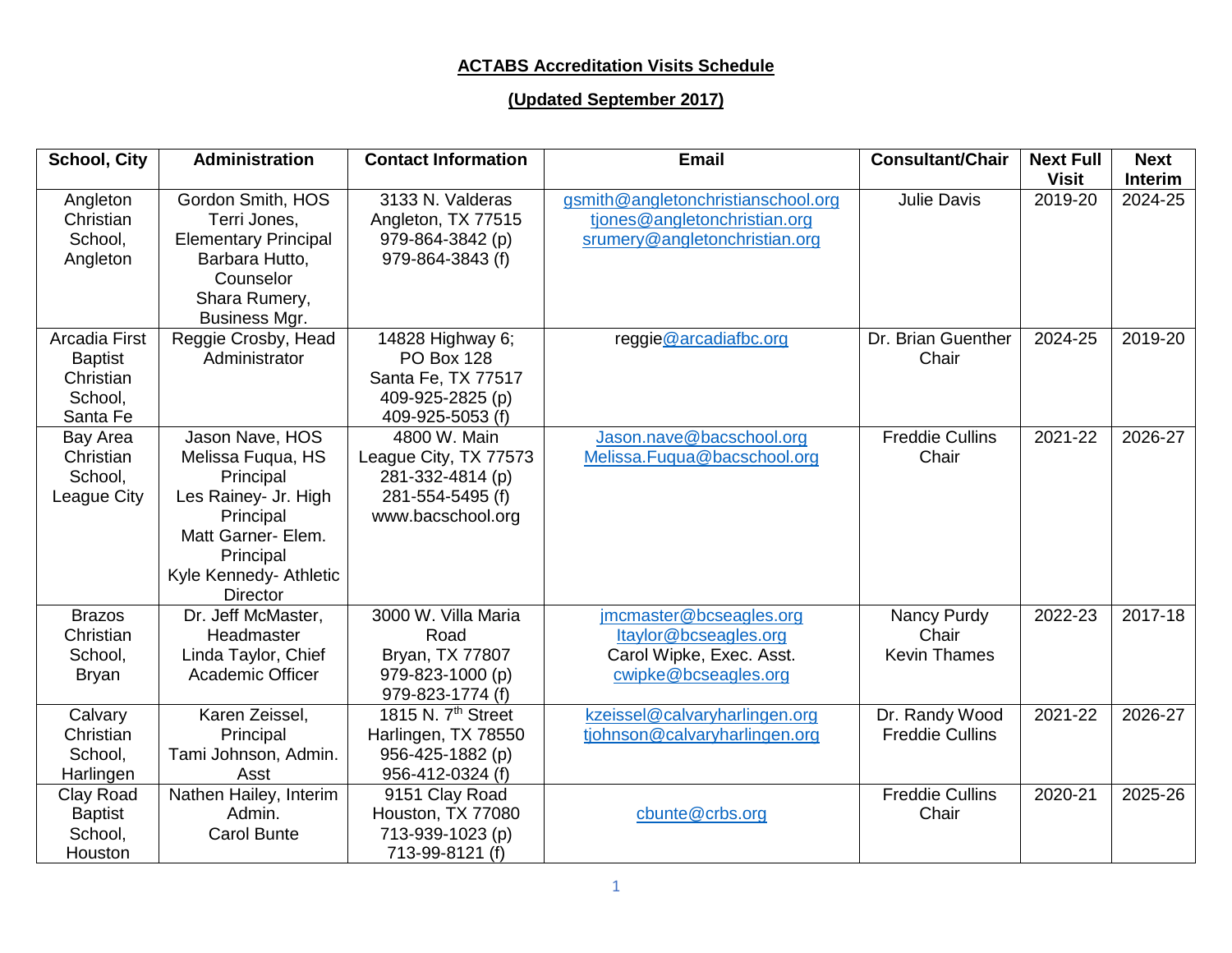| <b>School, City</b>                                                                          | Administration                                                                                                             | <b>Contact Information</b>                                                                           | <b>Email</b>                                          | <b>Consultant/Chair</b>                                      | <b>Next Full</b><br><b>Visit</b>                 | <b>Next</b><br><b>Interim</b> |
|----------------------------------------------------------------------------------------------|----------------------------------------------------------------------------------------------------------------------------|------------------------------------------------------------------------------------------------------|-------------------------------------------------------|--------------------------------------------------------------|--------------------------------------------------|-------------------------------|
| Eagle<br>Christian<br>Academy,<br>Waco<br><b>Formerly:</b><br><b>Waco Baptist</b><br>Academy | Adrielle Selke,<br>Principal<br>Amy Morgan, Teacher                                                                        | 6125 Bosque Blvd.<br>Waco, TX 76710<br>254-772-2122 (p)<br>254-772-2124 (f)                          | principal.selke@ecawaco.com<br>amy.morgan@ecawaco.com | Dr. Sandra<br>Phelps, Chair<br>Dr. Randy Wood,<br>Consultant | 2019-20                                          | 2024-25                       |
| <b>First Baptist</b><br>Academy,<br>Baytown                                                  | Robin Cunningham,<br><b>Head Administrator</b><br>Regina Roach, Finical<br>Admin                                           | 505 Rollingbrook<br>Baytown, TX 77521<br>281-420-2740 (p)<br>281-420-2705 (f)                        | Robin@fbcbaytown.org<br>Regina@fbcbaytown.org         | <b>Julie Davis</b><br>Chair<br>Dr. Rick Smith                | 2020-21                                          | 2025-26                       |
| <b>First Baptist</b><br>School,<br>Corpus<br>Christi                                         | Melinda Lyles,<br>Principal<br><b>Catherine Nickerson</b>                                                                  | 3115 Ocean Drive<br>Corpus Christi, TX<br>78404<br>361-884-8931 (p)<br>361-888-5905 (f)              | principal@fbscorpus.org                               | Dr. Randy Wood<br>Chair<br><b>Julie Davis</b>                | 2018-19                                          | 2022-23                       |
| <b>First Baptist</b><br>Academy,<br><b>Dallas</b>                                            | Jason Lovvorn, HOS<br>Julie Weyand-Upper<br><b>School Principal</b><br>Julia Shoemake-<br><b>Lower School</b><br>Principal | 7894 Samuell Blvd.<br>Dallas, TX 75228<br>972-453-1321 (p)<br>214-969-7863 (f)                       | jlovvorn@fbacademy.com<br>sweiss@fbacademy.com        | Dr. Randy Wood<br>Chair<br>Dr. Stan Brooke<br>Nancy Purdy    | Adv. Ed:<br>2020-21<br><b>ACTABS:</b><br>2024-25 | 2018-19                       |
| <b>First Baptist</b><br>Christian<br>School,<br>Hillsboro                                    | Kelly Williams,<br>Principal<br><b>Brenda Stanley, Office</b><br>Mgr                                                       | 300 E. Franklin;<br><b>PO Box 271</b><br>Hillsboro, TX 76645<br>254-582-2973 (p)<br>254-582-3419 (f) | fbcs@hillsborofbc.org<br>bstanley303strib@hotmail.com | Dr. Stan Brooke<br>Chair                                     | 2019-20                                          | 2024-25                       |
| <b>First Baptist</b><br>Christian<br>School,<br><b>Marble Falls</b>                          | Dr. Sandra Phelps,<br>Headmaster<br>Beckey Case, Asst.<br>Admin                                                            | 901 LaVentana Drive<br>Marble Falls, TX 78654<br>830-693-3930 (p)<br>830-693-1105 (f)                | Sandra@fbcsmf.org<br>bcase@fbcsmf.org                 | Dr. Stan Brooke<br>Chair                                     | Adv. Ed.<br>2020-21<br><b>ACTABS</b><br>2025-26  | 2020-21                       |
| <b>First Baptist</b><br>Christian<br>Academy,<br>Pasadena                                    | Freddie Cullins, HOS<br>Toni Shuman, Sec.<br>Principal<br>Cindy McDonald,<br>Elem. Principal<br>Justin Larsen, Ath Dir     | 7500 Fairmont<br>Parkway<br>Pasadena, TX 77505<br>281-991-9191 (p)<br>281-946-8632 (f)               | Freddie.cullins@fbcatx.org<br>Toni.shuman@fbcatx.org  | <b>Kevin Thames</b><br>Chair                                 | 2023-24                                          | 2018-19                       |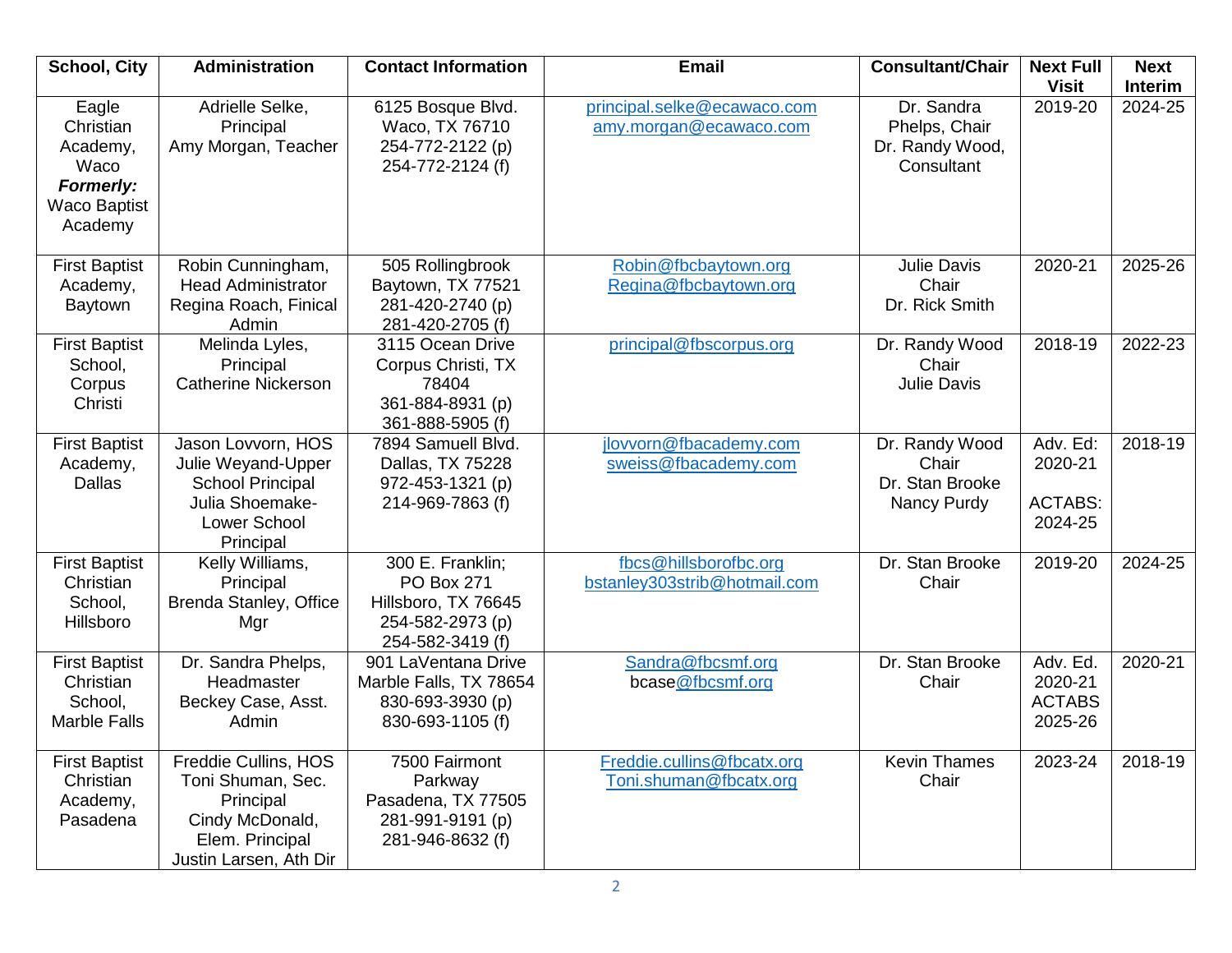| <b>School, City</b>                                      | Administration                                                                                                                                   | <b>Contact Information</b>                                                                                                       | <b>Email</b>                                                                   | <b>Consultant/Chair</b>                                           | <b>Next Full</b><br><b>Visit</b>   | <b>Next</b><br>Interim |
|----------------------------------------------------------|--------------------------------------------------------------------------------------------------------------------------------------------------|----------------------------------------------------------------------------------------------------------------------------------|--------------------------------------------------------------------------------|-------------------------------------------------------------------|------------------------------------|------------------------|
| First<br>Woodway<br>Christian<br>School,<br>Woodway      | Nancy Purdy,<br>Administrator<br>Janet Lindsey, Asst.<br>Principal                                                                               | 13000 Woodway Drive<br>Woodway, TX 76712<br>254-772-1298 (p)                                                                     | Nancy purdy@wcswildcats.org<br>Janet lindsey@wcswildcats.org                   | <b>Michael Smith</b><br>Chair                                     | 2025-26                            | 2020-21                |
| <b>Fort Bend</b><br>Christian<br>Academy,<br>Sugar Land  | Dr. David Pitre, HOS<br>Mr. Joshua Gettys, HS<br>Principal<br>Ron Bell, MS Principal<br>Margie Meyer, ES<br>Principal                            | 1250 Seventh Street<br>Sugar Land, TX 77478<br>281-263-9175 (p)<br>281-263-9189 (f)<br>Temporary phone:<br>254-582-3418 (Church) | dpitre@fortbendchristian.org<br>jgettys@fortbendchristian.org                  | <b>Kevin Thames</b><br>Chair<br>Anne Silburn                      | 2023-24                            | 2018-19                |
| Fredonia Hill<br><b>Baptist</b><br>Academy               | Peggy Fedund<br>Principal                                                                                                                        | 1711 South St.<br>Nacogdoches, TX<br>936-564-4472                                                                                | info@fhbacademy.com                                                            | <b>Freddie Cullins</b><br>Chair                                   | 2017-18<br>Initial<br><b>Visit</b> |                        |
| Heritage<br>Christian<br>Academy,<br>Rockwall            | Dr. Brad Helmer,<br>Headmaster<br><b>Taylor Griffin</b><br>Dean of Academics.<br><b>Billy Pringle, Principal</b><br>Marty Barbieri,<br>Counselor | 1408 S. Goliad<br>Rockwall, TX 75087<br>972-772-3003 (p)<br>972-772-3770 (f)                                                     | bhelmer@hcarockwall.org<br>sgreen@hcarockwall.org<br>bpringle@hcarockwall.org  | Dr. Stan Brooke<br>Chair<br><b>Chris Miller</b><br>Nancy Shonamen | 2017-18                            | 2022-23                |
| <b>Hyde Park</b><br><b>Baptist</b><br>Schools,<br>Austin | Leanne Messer, HOS<br>Cathleen Eclarinal,<br>Elem./Mid. School<br>Principle                                                                      | 3901 Speedway;<br>PO Box 4486<br>Austin, TX 78751<br>512-465-8338 (p)<br>512-371-1433 (f)                                        | Imesser@hp-schools.org<br>CEclarinal@hp-schools.org<br>jdaws@hp-schools.org    | Nancy Purdy<br>Chair                                              | 2020-21                            | 2025-26                |
| Levelland<br>Christian<br>School,<br>Levelland           | Marcy Martinez, HOS<br>Kendra Gibson                                                                                                             | 1905 E. Cactus<br>Levelland, TX 79336<br>806-894-6019 (p)<br>806-897-0522 (f)                                                    | mmartinez@lcswarriors.com<br>kgibson@Icswarriors.com<br>office@lcswarriors.com | <b>Jill Roberts</b><br>Chair                                      | 2021-22                            | 2026-27                |
| Nazarene<br>Christian<br>Academy, Big<br>Spring          | Alyssa Clark, Director                                                                                                                           | 118 Cedar Road<br>Big Spring, TX 79720<br>432-263-0203 (p)<br>432-263-0204 (f)                                                   | aclark@ncabigpring.com                                                         | Nancy Shonamon<br>Dorothy Stringer                                | 2021-22                            | 2026-27                |
| Nazarene<br>Christian<br>Academy,<br>Crowley             | Nancy Shonamon<br>Interim HOS,<br><b>Elementary Principal</b>                                                                                    | 2001 East Main Street<br>Crowley, TX 76036<br>817-297-7003 x104 (p)<br>817-297-1509 (f)                                          | kgleckler@fwfnca.org<br>nshonamon@fwfnca.org                                   | Dorothy Stringer<br>Chair<br>Dr. Stan Brooke                      | 2020-21                            | 2025-26                |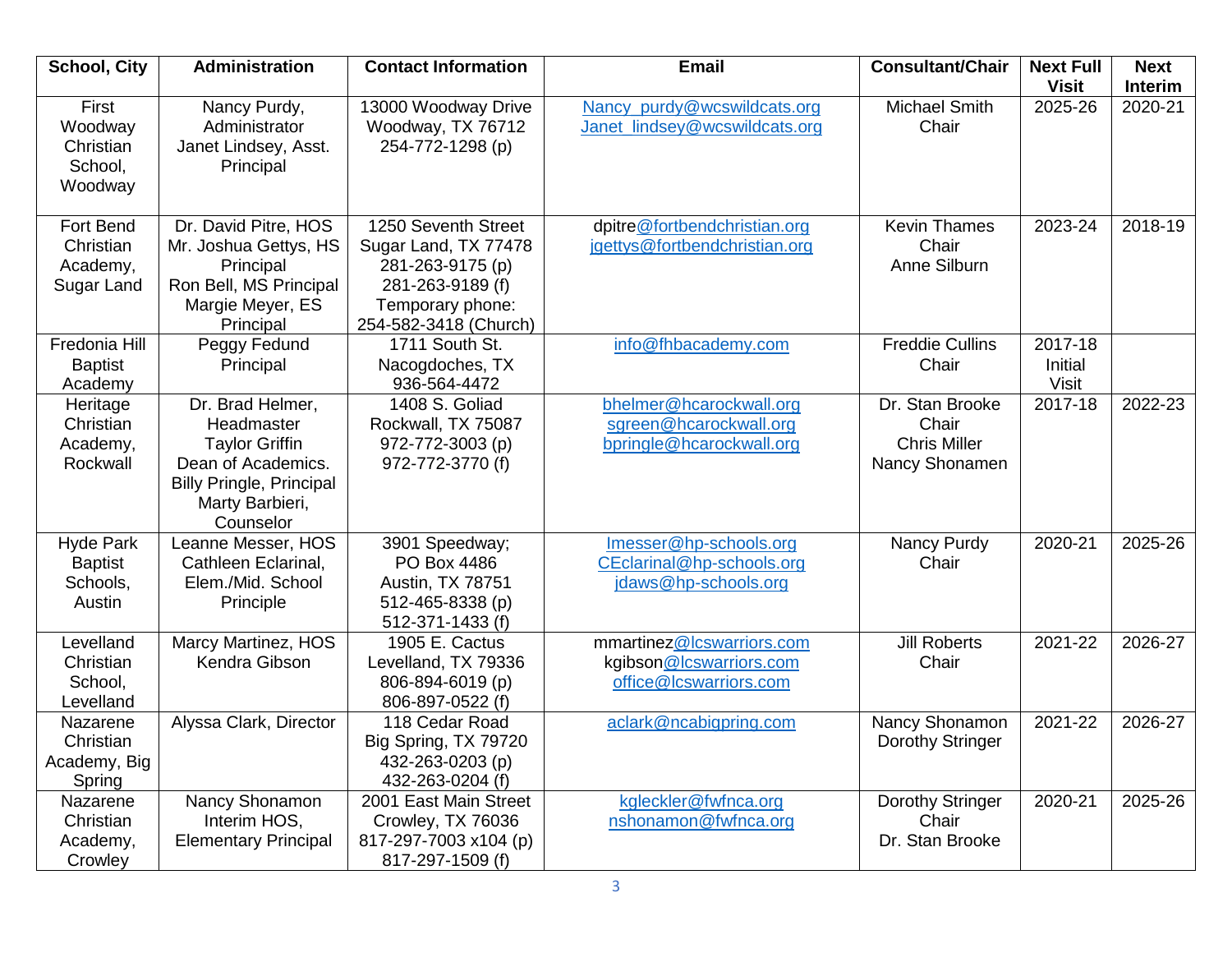| <b>School, City</b>                                          | Administration                                                                                            | <b>Contact Information</b>                                                            | <b>Email</b>                                                                 | <b>Consultant/Chair</b>                                                   | <b>Next Full</b><br><b>Visit</b> | <b>Next</b><br><b>Interim</b> |
|--------------------------------------------------------------|-----------------------------------------------------------------------------------------------------------|---------------------------------------------------------------------------------------|------------------------------------------------------------------------------|---------------------------------------------------------------------------|----------------------------------|-------------------------------|
| Plainview<br>Christian<br>Academy,<br>Plainview              | Karen Earhart,<br>Administrator<br>Jennifer Hooper,<br>Principal                                          | 310 S. Ennis<br>Plainview, TX 79072<br>806-296-6034 (p)<br>806-686-0988 (f)           | kearhart@pcaeagles.org<br>jhooper@pcaeagles.org                              | Stan Brooke,<br>Chair<br><b>Linda Merriott</b><br><b>Heather Scoggins</b> | 2023-24                          | 2018-19                       |
| <b>River Oaks</b><br><b>Baptist</b><br>School,<br>Houston    | Leanne Reynolds,<br><b>HOS</b><br>Todd Herauf, Assoc.<br><b>HOS</b><br>Christi DeSpain                    | 2300 Willowick<br>Houston, TX 77027<br>713-623-6938 (p)<br>713-621-8216 (f)           | Ireynolds@robs.org<br>sbuchanan@robs.org<br>therauf@robs.org                 | Dr. Randy Wood<br>Nancy Purdy                                             | 2022-23                          | 2017-18                       |
| San Antonio<br>Christian<br>School, San<br>Antonio           | William R Walters,<br>Superintendent<br>Jared Roan, HS<br>Principal                                       | 19202 Redland Road<br>San Antonio, TX 78259<br>210-340-1864 (p)<br>210-248-1648 (f)   | jwalters@sachristian.org                                                     | Dr. Randy Wood                                                            | 2026-27                          | 2020-21                       |
| San Marcos<br><b>Baptist</b><br>Academy,<br>San Marcos       | Jimmie Scott,<br>President<br>Dr. Bob Bryant,<br>Academic Dean<br>Dr. Brian Guenther<br>Assoc. Acad. Dean | 2801 Rand Road 12<br>San Marcos, TX 78666<br>512-753-8040 (p)<br>512-753-8047 (f)     | president@smabears.org<br>bryantb@smabears.org<br>guentherb@smabears.org     | Sandra Phelps                                                             | 2018-19                          | 2023-24                       |
| Second<br><b>Baptist</b><br>School,<br>Houston               | Don Davis, HOS<br>Toni Monzon, Asst. to<br><b>HOS</b>                                                     | 6410 Woodway Drive<br>Houston, TX 77057<br>713-365-2310 (p)<br>713-365-3468 (f)       | ddavis@secondbaptistschool.org<br>tmonzon@secondbaptistschool.org            | Dr. Randy Wood,<br>Chair                                                  | 2023-24                          | 2018-19                       |
| Sojourn<br>Academy,<br>Oak Ridge                             | Becky Staggs, HOS/<br>Principal<br>Kristin Nickel, Acad.<br><b>Director</b>                               | 27420 Robinson Road<br>Oak Ridge, TX 77385<br>281-298-5800 (p)<br>281-292-2818 (f)    | bstaggs@sojournacademy.org<br>knickel@sojournacademy.org                     |                                                                           | 2020-21                          | 2025-26                       |
| Southcrest<br>Christian<br>School,<br>Lubbock                | Linda Merriott,<br>Superintendent<br><b>Susie Driscoll</b>                                                | 3801 S. Loop 289<br>Lubbock, TX 79423<br>806-797-7400 (p)<br>806-776-0546 (f)         | lindacm@southcrest.org                                                       | Nancy Purdy                                                               | 2020-21                          | 2025-26                       |
| Temple<br>Christian<br>School, Ft.<br>Worth                  | Neil Childs,<br>Headmaster<br>Dorothy Stringer,<br>Superintendent                                         | 6824 Randol Mill Road<br>Ft. Worth, TX 76120<br>817-457-0770 (p)<br>817-457-0777 (f)  | nchilds@tcseagles.org                                                        |                                                                           | 2022-23                          | $2016 - 17$                   |
| <b>The Masters</b><br>School of<br>San Marcos,<br>San Marcos | Tucker Blythe, HOS<br>Patricia Smith, Assoc.<br><b>HOS</b>                                                | 1664 Centerpoint Road<br>San Marcos, TX 78666<br>512-392-4322 (p)<br>512-754-6017 (f) | tblythe@masterschool.org<br>info@masterschool.org<br>(Secretary Sharon Blue) | Bob Bryant,<br>Consultant                                                 | 2024-25                          | 2019-20                       |